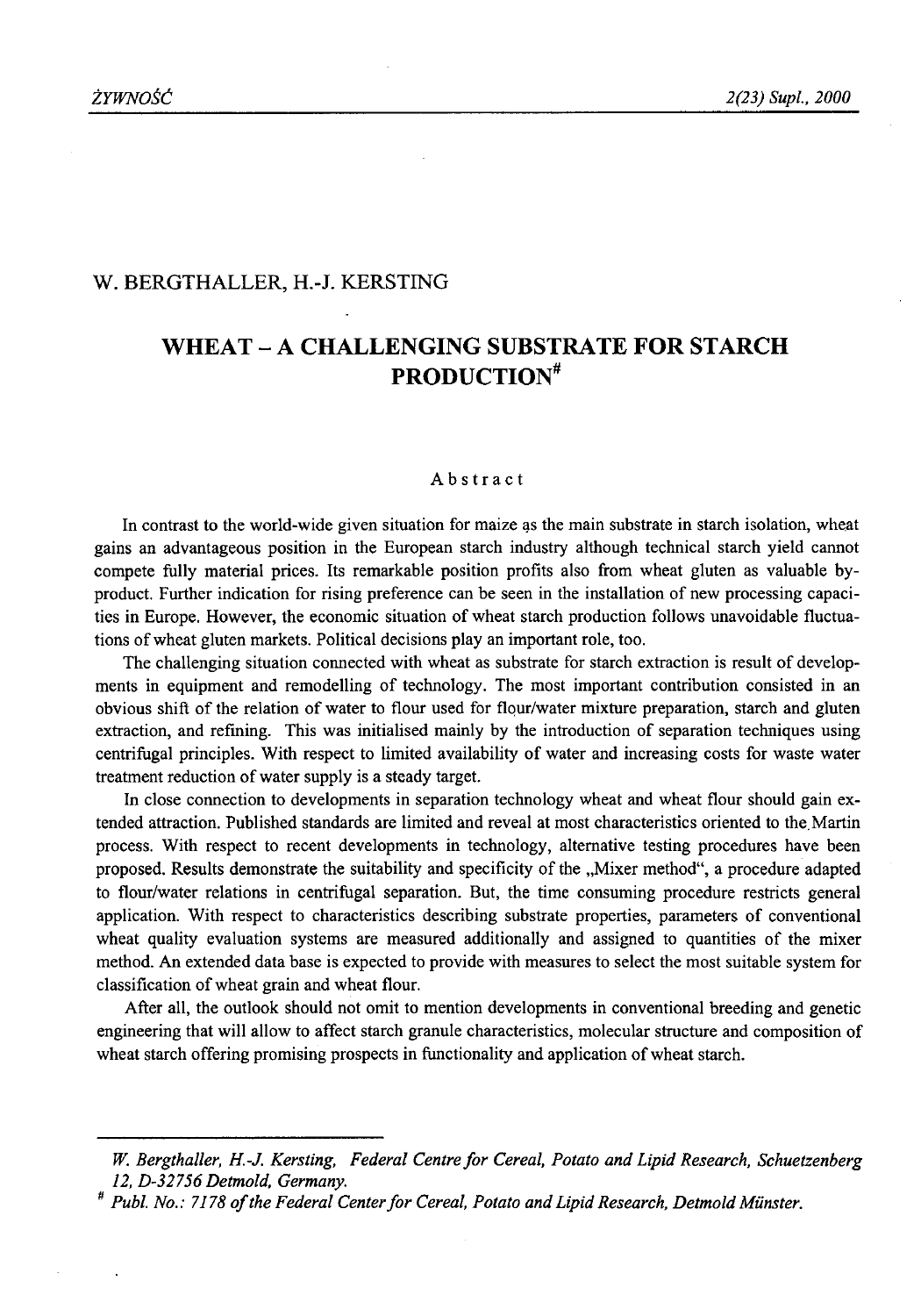## **Introduction - policy and the market**

In a recently published review [1] starch policy in the European Community was sketched by its measures and institutional framework. Export refunds (to compete at the world market) and import duties (to repel starch produced in third world countries) were indicated as main measures for the Communities successful activity. These conventional instruments in foreign trade are completed by production refunds given to industrial producers utilising internally manufactured starch in particular in the nonfood sector. This system allowed the European starch industry to develop a very strong position on the world market.

A world wide actual collection and evaluation of starch production is extremely difficult to establish. In particular reliable data concerning regions and specific starch substrates are scarcely available. Starch production itself is still characterised by a dominating role of maize which stands on Community level for approximately 50% of the produced starch; a position that is not any longer invincible. Wheat and potatoes are going on to change relevant shares. Since EU potato starch production has been limited by introduction of fixed quotas for all member countries further development is expected to contribute exclusively to increases in the corresponding wheat starch portion. The variability in wheat starch production given within member states can be documented well by their position in an estimate for 1999 [2]. During the last decade the French wheat starch industry grew extraordinarily and leads indubitably with approximately  $760 \cdot 10^3$  t, while Germany and Netherlands lie equalised at second and third position with approximately  $360 \cdot 10^3$  t. The aforesaid countries dominate European starch production with a share of 75% (Tab. 1). In contrast, the Eastern European countries including Russia are indicated to produce just  $113 \cdot 10^3$  t. In comparison to the position of the main wheat starch producers within the EU the generally known production capacity within these countries is very small and potential changes depend highly on economic and to some extent also on political developments (Tab. 2). A comparison of production figures within different regions of the world's production  $(3270.10<sup>3</sup>)$  documents again the role of the European Community (60%) in having the control over the world market (Tab. 3).

Which factors did promote the increased utilisation of wheat in starch production? Although according to Wintzer et al. [3] net production costs for wheat starch are higher (430  $\epsilon$ -t<sup>-1</sup>) than for maize starch (approx. 380  $\epsilon$ -t<sup>-1</sup>) drastic reductions in substrate prices evaluated on basis of net costs [4] as well as close neighbourhood of wheat production and processing were beneficial factors. Together with a slightly higher processing margin for wheat starch and a lower procurement price for wheat produced in the European Community also Entwistle et al. [5] found small advantages for utilisation of this crop in the UK.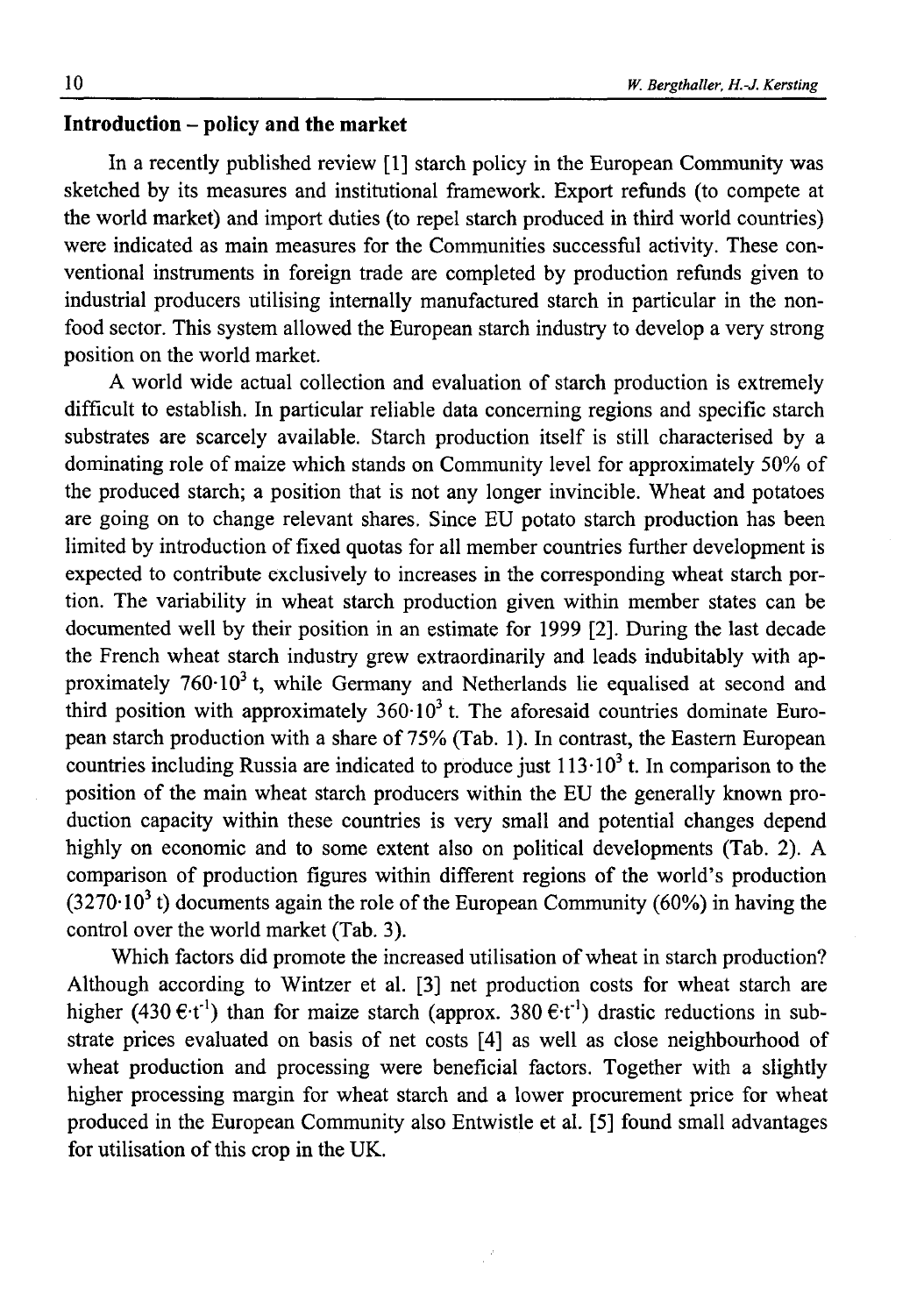#### Table 1

| Country        | Production $[x 10^3 t]$ |  |  |  |
|----------------|-------------------------|--|--|--|
| France         | 761.2                   |  |  |  |
| Germany        | 357.0                   |  |  |  |
| Netherlands    | 357.0                   |  |  |  |
| United Kingdom | 199.5                   |  |  |  |
| Belgium        | 178.5                   |  |  |  |
| Italy          | 52.5                    |  |  |  |
| Finland        | 31.5                    |  |  |  |
| Sweden         | 24.2                    |  |  |  |
| Total          | 1963.4                  |  |  |  |

Estimates for wheat starch production in the European Community in 1999.

#### Table 2

Estimates for wheat starch production in Eastern Europe in 1999.

| Country         | Production [x $10^3$ t] |  |  |  |
|-----------------|-------------------------|--|--|--|
| Yugoslavia      | 31.5                    |  |  |  |
| Poland          | 26.2                    |  |  |  |
| Czech Republic  | 16.8                    |  |  |  |
| Hungary         | 13.1                    |  |  |  |
| Russia          | 10.5                    |  |  |  |
| Slovak Republic | 7.9                     |  |  |  |
| Romania         | 5.2                     |  |  |  |
| Slovenia        | 2.1                     |  |  |  |
| Total           | 113.3                   |  |  |  |

#### Table 3

Estimates for world-wide wheat starch production in 1999 ( $x$  10<sup>3</sup> t).

| Production in total                    | 3270 |  |  |
|----------------------------------------|------|--|--|
| European Community (8 of 15 countries) | 1963 |  |  |
| Eastern Europe                         | 113  |  |  |
| North and South America                | 596  |  |  |
| (USA, Canada, Mexico, Argentina)       |      |  |  |
| <b>ASEAN</b> and Pacific Area          |      |  |  |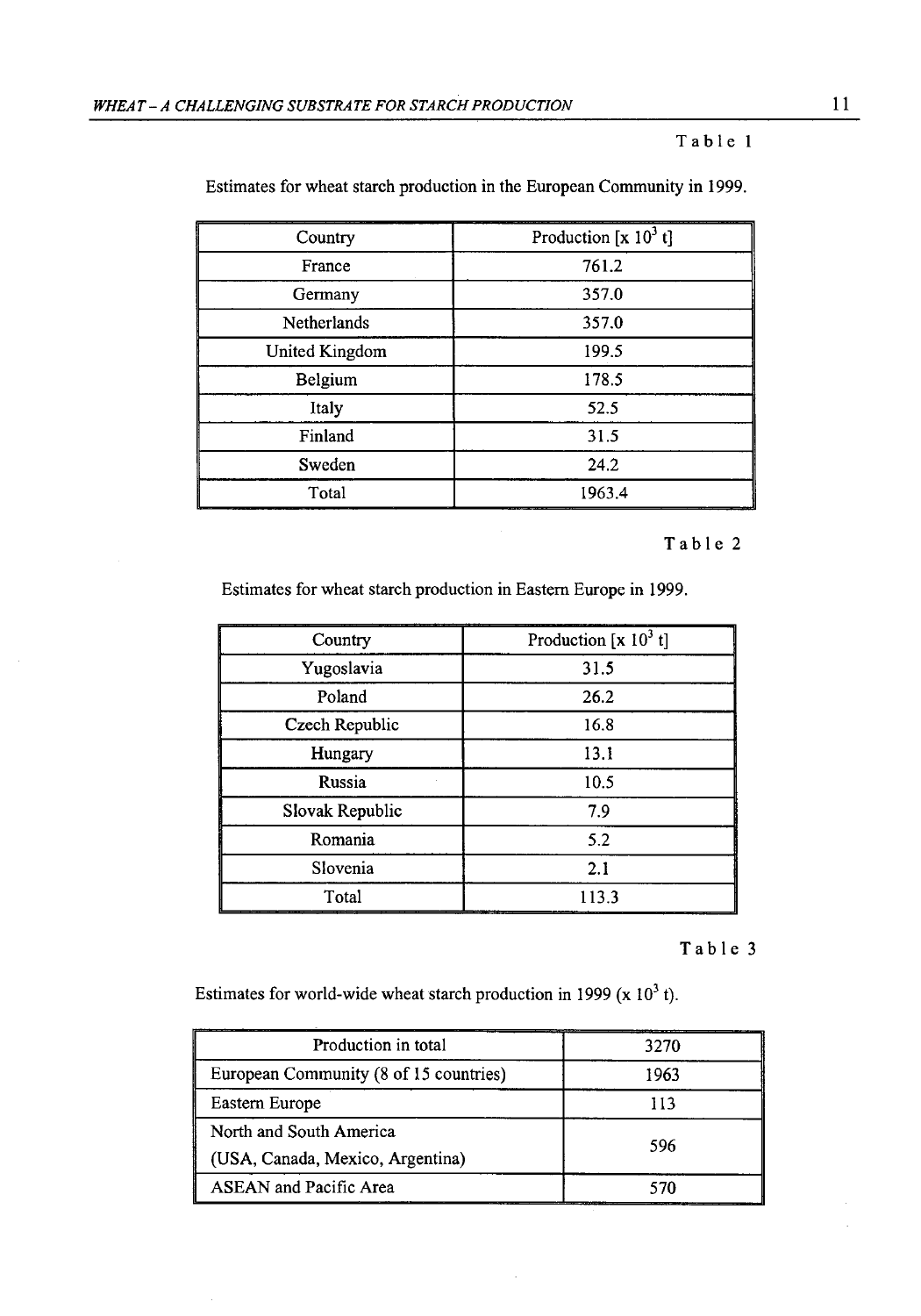To deal with wheat starch without mentioning the role of wheat gluten is politically and economically short-minded since gluten was always an important co-product in the economical evaluation of wheat starch production. However, with regard to relationships between US administration and the European Commission the controversy on restriction of gluten imports to the US (a quota frozen to  $25 \cdot 10^3$  t annually since 30 May 1998) just now produces further unpleasant conditions in mutual relationships. According to newspapers it is planned to divide the existing quota into quarterly parts. Authorities of the European Commission, in contrast, insist on removal of existing restrictions [6].

# **Developments in equipment and technology**

## *Equipment*

A comprehensive overview of recent technological developments in the production of wheat starch has been presented in 1997 by Meuser [7] when reporting the extraordinary progress in starch separation from wheat flour by the application of centrifugal forces. In the early stage of separation of wheat flour components 3-phase decanters represented the principle machines which delivered an overflow (light phase) containing high shares of pentosans, a nozzle phase (middle phase) consisting of few pentosans, high portions of B starch, gluten and fibre and a concentrate containing nearly the whole share of A starch and some B starch and fibres. The early and very effective separation of flour into its components was prerequisite for economically improved recovery of starch and vital gluten, and divers by-products. Centrifugal forces were used successfully, too, in replacing static separation procedures of starch refining. Finally, nozzle separators of the 3-phase type were the respective machines that allowed also remarkable progress in formation of economically enhanced process operations, in particular in reduced needs of process water for A starch washing and a high-yielded recovery of co- and by-products [8].

Further focus was given meanwhile to drainage of refined wheat starch by means of pressure filtration. Since its first reference [7] interesting solutions were reported [9- 11] that are basis for the following presentation.

## *Pressure filtration*

Vacuum drum filters or discontinuously working peeler centrifuges allow to reach a minimum water content of 36 to 40% in drainage of starch suspensions [12]. It's state of art that free water of this amounts results in thixotropic flow behaviour of starch cakes and impedes their transportation [7]. Based on successful drainage of mineral suspensions [13] pressure filtration has been applied also to starch de-watering, in particular with such starch suspensions where water removal remains critical. With wheat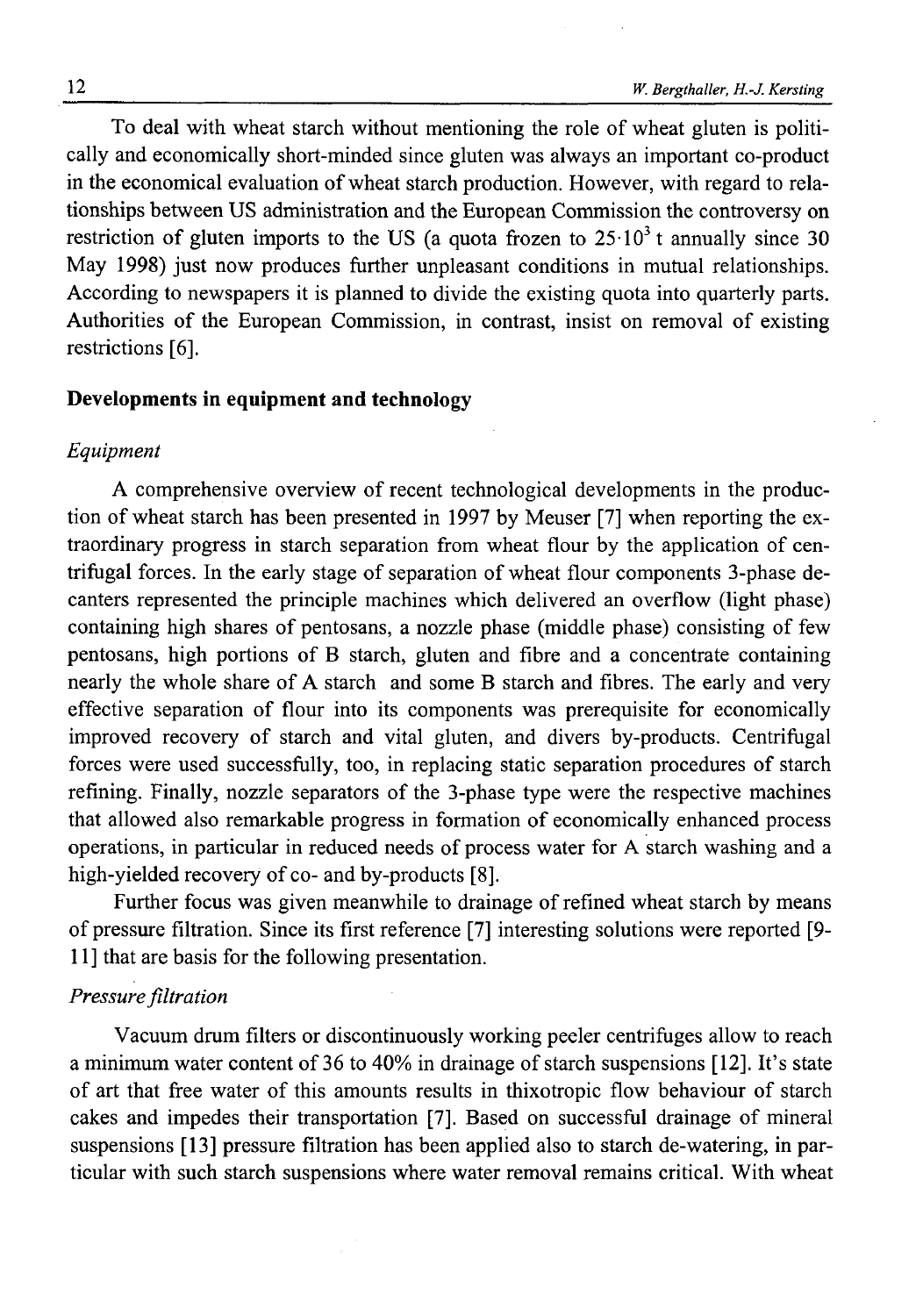starch that contains in general a serious amount of fine granules and that tends to produce difficulties in this respect cake formation and drainage can be drastically accelerated [7]. For native wheat A starch as well as for native com starch the range of available water reduction was reported to reach 33 to 35% with systems of different design [9-11]. Relevant systems installed in starch plants are pressure drum filters [9, 10] and membrane filter presses [11].

In case of pressure drum filters the system consists of a filter drum covered with a specific filter cloth inside a pressure vessel and a discharge for release of drained starch (Fig. 1). Reported pressure levels can range from 1 to 6 bar. Practical working conditions are pressure levels of approximately 3 to 3.5 bar, drum rotation speeds from 1.2 to 1.6 min<sup>-1</sup> and a specific starch throughput in the range of 450 to 800 kg· m<sup>-2</sup>·h<sup>-1</sup>. Installed filtration surfaces are given with 10 to 17  $m^2$  [9, 10].



Fig. 1. Pressure drum filter system for starch slurry drainage.

A membrane filter press was presented as so-called diaphragm pressing system (Fig. 2). The filter consists of multiple filter chambers each of 45 to 60 mm height. A continuous filter cloth supported by propylene latticing is running through all filter chambers equipped with 4 to 5 mm thick rubber diaphragms by which the flow of starch suspension, filtrate, wash water and air are directed alternately. Pressure that can rise up to 16 bar is applied via the diaphragm by water. Additional drainage can be induced by blowing air through the pressed filter cake. Final cake water contents can be reduced to 33% for native wheat starch. The specific filtration rate is reported to reach 240 kg·m<sup>-2</sup>·h<sup>-1</sup> and the maximum capacity to be 3.4 t. An almost continuous process is reached by a fully automated process operation.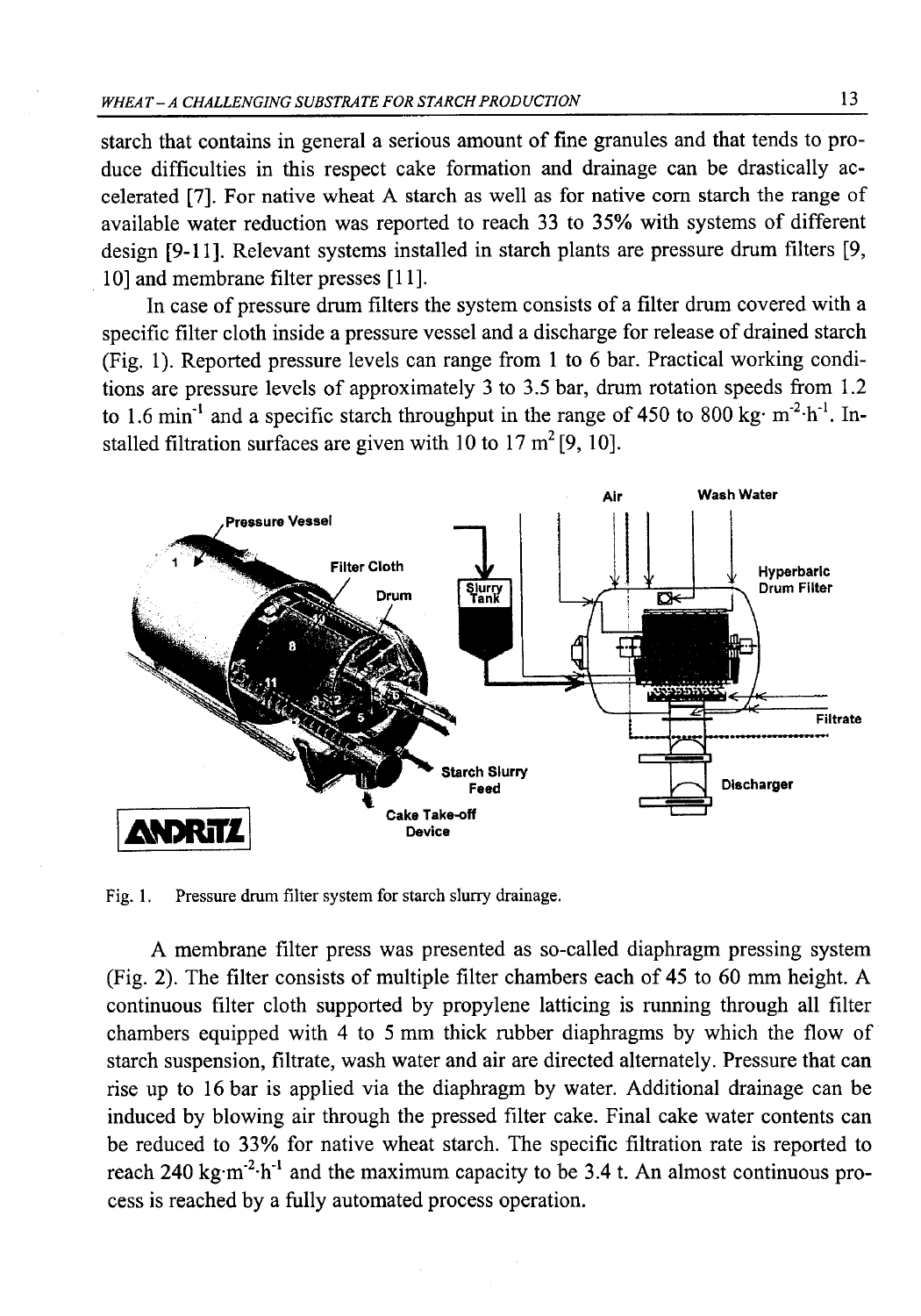

Fig. 2. Membrane pressure filtration system for starch slurry drainage with cake washing.

## *Technology*

In 1999 Maningat and Bassi [2] presented an excellent overview about the state of art in wheat starch production. They reviewed in particular the situation in North America, where the Modified Martin Process, the Hydrocyclone Process and the Alfa-Laval/Raisio Process are standard procedures in industry. In contrast, more recent technology based on the HD (high pressure disintegration) or the Tricanter® Process were indicated as predominant in European industry. Driving force in process development was the reduction of fresh water use in relation to wheat flour utilised for preparation of a dough or batter and following extraction/separation of starch, gluten, fibres and further flour components (Tab. 4). While for the Martin process in its original form as well as for the batter process a water/flour relation of 15:1 was characteristic, technological improvements in both processes concerning in particular recycling of process water led finally to a ratio of 6:1. A concentrated flour-water system similar a baker's bread dough consisting of 1 part flour and 0.6 parts water was prepared initially for extraction. In other process proposals which used hydrocyclones or decanters as primary separation systems further reductions in the flour/water ratio to 4.5:1 and 4:1 were reported. More recent developments like the HD process which stands for mechanical disintegration of suspended flour particles under application of high pressure in a specific valve and/or decanter processes allowed ratios of 3:1 or 2.5 to 2:1.

Maningat and Bassi [2] described the main important starch extraction processes. Their principles should be recalled in the following.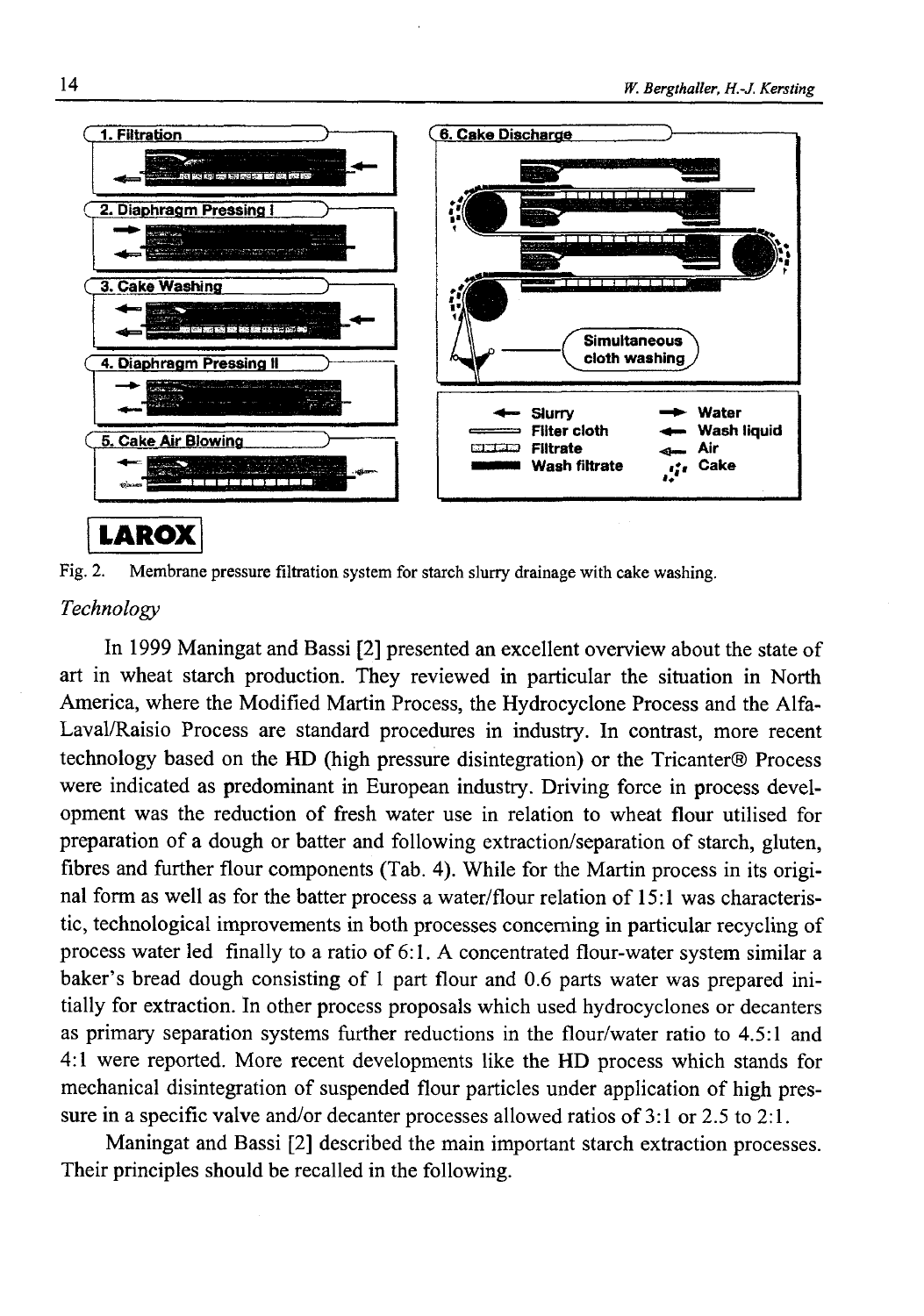Table 4

| Process                 | Ratio       |
|-------------------------|-------------|
| <b>Martin Process</b>   | 15:1        |
| Modified Martin Process | 6:1         |
| <b>Batter Process</b>   | $5 - 7 : 1$ |
| Hydrocyclone Process    | $4 - 5 : 1$ |
| <b>Decanter Process</b> | $4 \cdot 1$ |
| <b>HD</b> Process       | $3 - 2 : 1$ |

Water/flour ratios applied in wheat starch production.

## *Modified Martin Process*

In order to satisfy requirements of reduced fresh water consumption and to adapt equipment to recent standards in efficient starch/gluten separation the traditional Martin Process underwent improvements resulting finally in a process represented by a scheme (Fig. 3) of the central part of the Modified Martin Process [2]. Conventionally



Fig. 3. Reduced schematic flow diagram of the modified Martin process [2].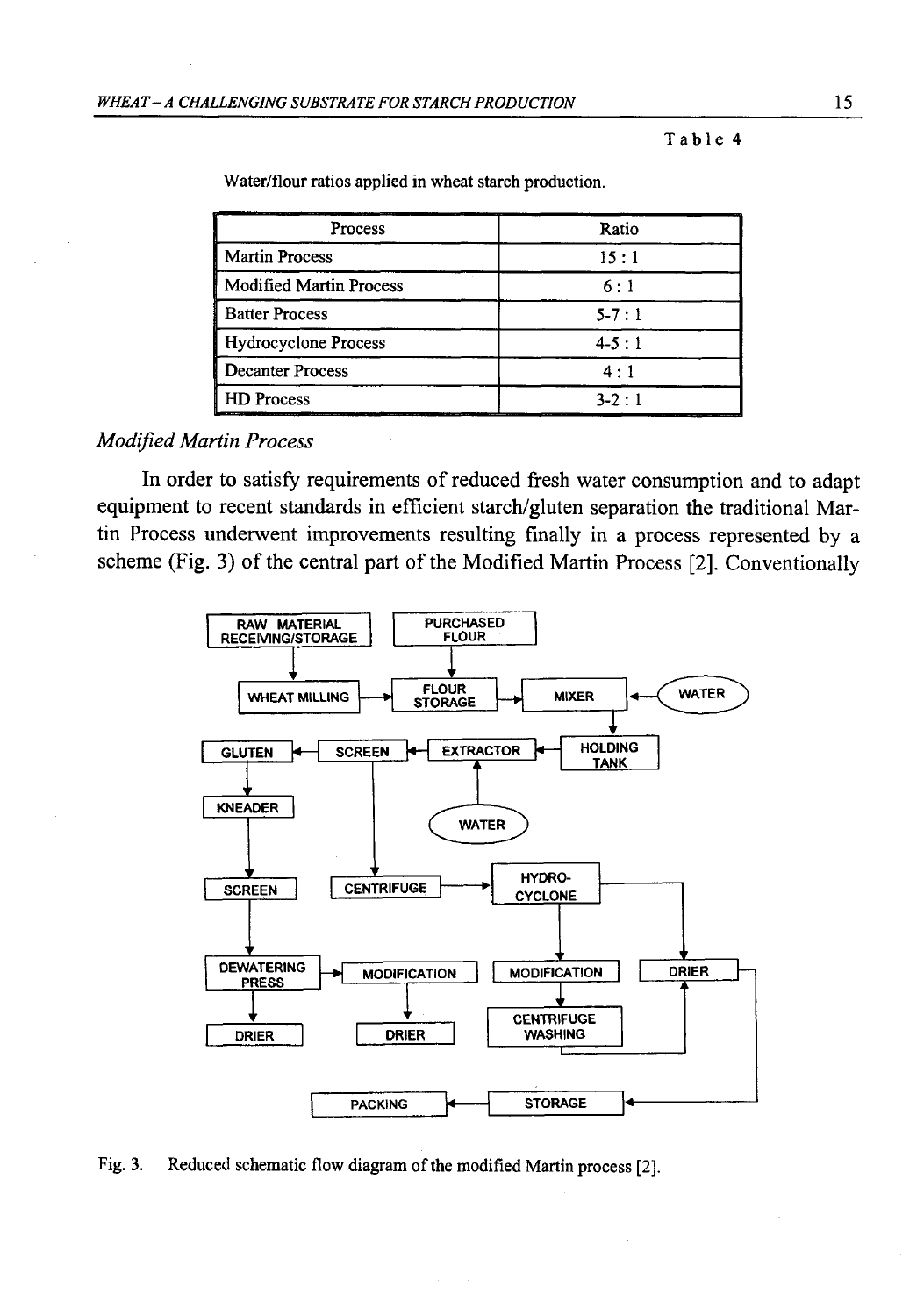or short milled flour is mixed with water (temperature  $= 32^{\circ}$ C) in a continuous dough mixer in typical relations of 1.2:1 representing a dry substance content of approximately 47%. For complete hydration the produced cohesive dough undergoes a "rest". Then it is vigorously mixed and treated with turbulent agitation for quick gluten and starch separation which finally occurs in a long, slanted, hollow, rotating cylinder equipped with a 40 mesh stainless steel screen. Gluten is processed further in conventional manner to vital gluten or gluten products while the starch slurry is purified by sieving, centrifugation for B starch separation and hydrocyclone processing.

## *Hydrocyclone Process*

Based on proposals of Verbeme and Zwitserloot [15, 16] traditional processes (i.e. the Modified Martin Process) were modernised again by the use of hydrocyclones for gluten/starch separation (Fig. 4). After the continuous dough mixer the dough is allowed to mature for 10 to 20 min and then diluted into a homogenous suspension. Via a multistage hydrocyclone system where spontaneous gluten agglomeration occurs starch and gluten are separated according to their density difference. B starch and fibres are removed from gluten prior to flash drying. The starch slurry goes through a multistage hydrocyclone system for refinement and concentration and is finally dried after passing screens (75 and 50  $\mu$ m for fine fibre removal).



Fig. 4. Reduced schematic flow diagram of the hydrocyclone process [2].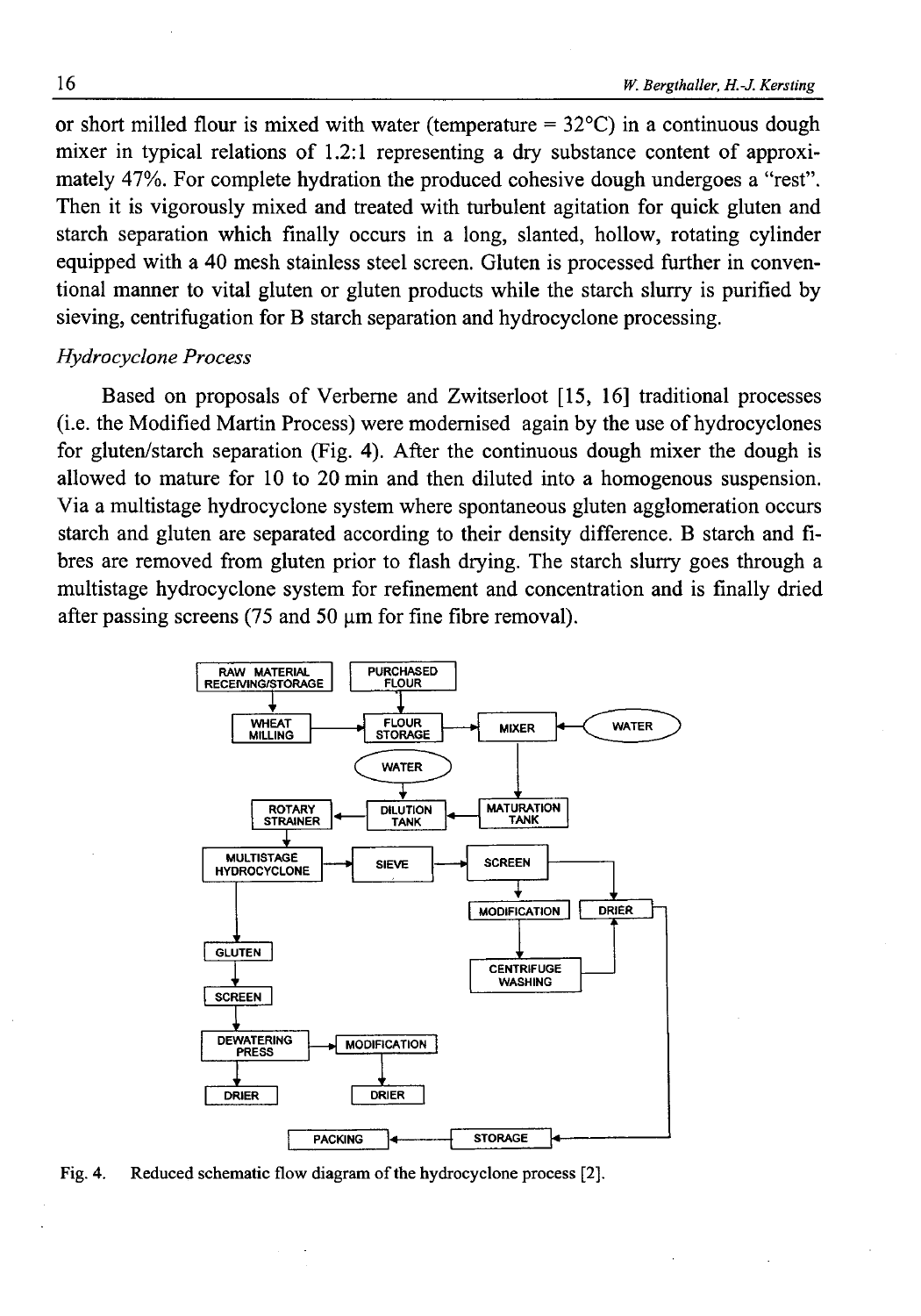### *Alfa-Laval/Raisio Process*

In contrast to preceding described procedures the Alfa-Laval/Raisio Process (Fig. 5) uses a thick batter that passes a special disc type disintegrator for homogenisation. Starch and protein are then separated in a decanter type centrifuge. The resulting starch fraction that contains about 1% protein is further purified with screens for fine fibre removal and in two stages washed and concentrated in decanters. In the protein containing fraction (about 40% protein) gluten is developed by low-speed agitation via maturation. Aggregation of gluten particles into lumps is initialised in a disc type disintegrator which allows then separation of starch and fibre material by screening and succeeding drying to achieve vital gluten. From the filtrate of gluten screening all B starch as well as residues of A starch being present are recovered by decanting. A starch is further refined and B starch is dried after concentration [16].



Fig. 5. Schematic flow diagram of the Alfa-Laval/Raisio process [2],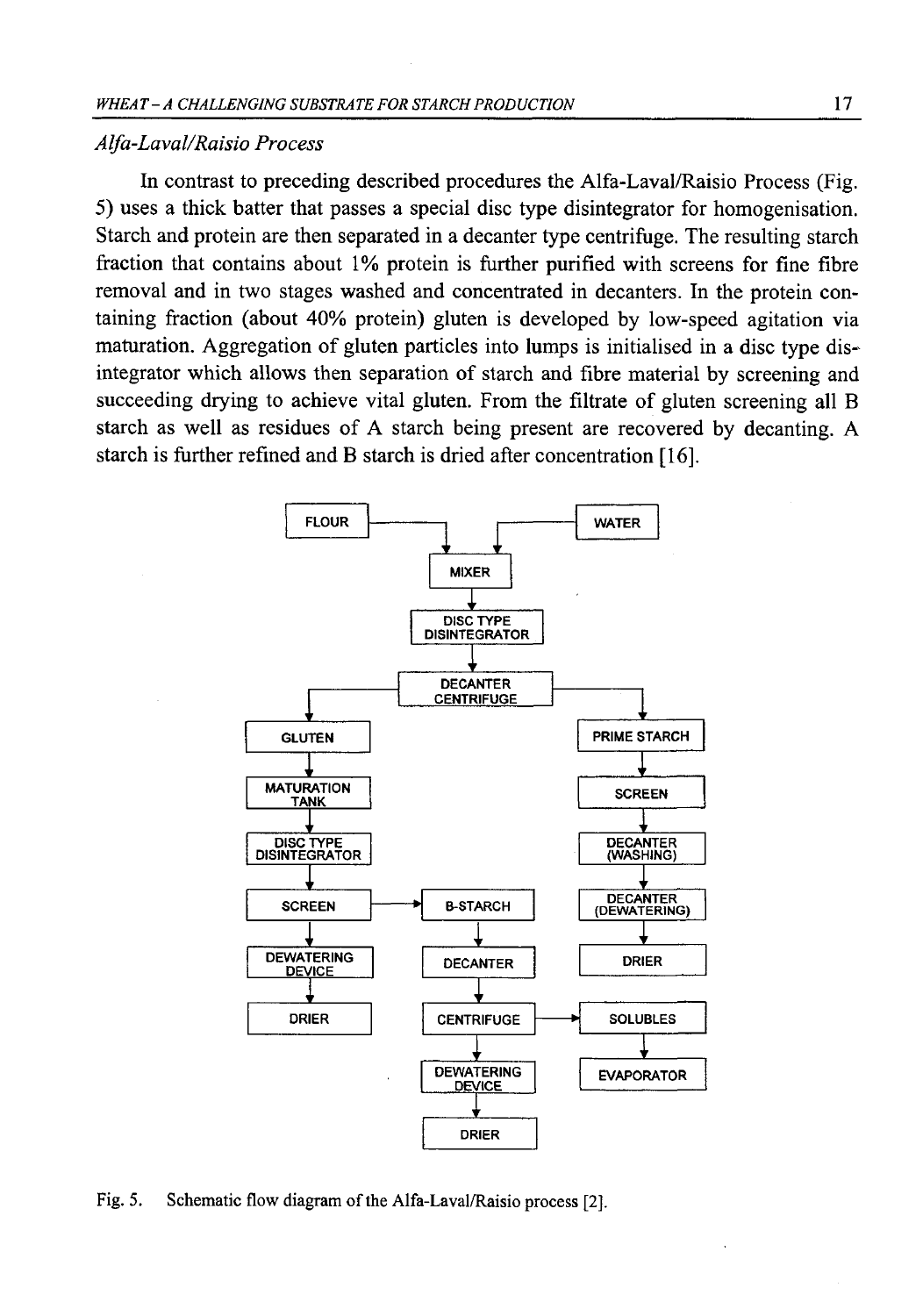# *Westfalia Centrifuge/HD or Tńcanter® Process*

Decisive in modern process technology, however, was not only a very effective water regime during purification steps for wheat components but also a substantial improvement in initial flour hydration and subsequent separation of components from each other in early stages of selected process unit operations. In recent processes [7, 8] centrifugal techniques followed segregation of flour into starch, gluten, fibres and pentosans. A method described as very effective in splitting flour components was high pressure disintegration where shearing forces, friction and cavitation produced the disruption of the tissue within the specific valve of the homogenizer. This technique was successfully taken over from studies of maize starch extraction after pre-treatment of ground, de-germinated maize [17]. Extrication of starch granules, soluble proteins and pentosans from the hydrated flour protein matrix produces the prerequisite for aggregation of protein bodies to voluminous lumps. Because of their still lower density (approx. 1.1) compared to starch (approx. 1.5) they leave decanters with the middle phase of 3-phase decanters when transportation to the concentrate site is successfully impeded. A decanter screw equipped with a sluice disc forms while transporting settled starch to the concentrate outlet a dynamically changing ring-like sediment that separates the feeding and separation zone from the concentrate (drainage) zone [8, 18].

The principal process exists in varied designs, i.e. Westfalia Centrifuge/HD Process, Flottweg Tricanter Process, Barr & Murphy Process, Decanter-Based Weipro Process [2, 15, 19]. At the very beginning a batter/dough similar to other processes is produced and then disintegrated under high shear of a homogenizer. This homogenate is then separated in the aforesaid 3-phase decanter into three destinct phases. The concentrate consists almost entirely of A starch (less than 1% protein) which is refined to commercial quality wheat starch in multistage hydrocyclone units or in multistage 3 phase nozzle separators. The middle phase that consists of gluten, B starch and some fibre as well as the light phase having mainly pentosans and solubles are further separated, purified, concentrated and dried as described by Maningat and Bassi [2] or presented by Witt and Seiler [8].

### *Gluten drying*

The effect of drying conditions on proteins in general is well known. Proteins undergo undesirable structural changes and loose their functional properties when treated under unfavourable conditions, for instance high drying temperatures. Wet wheat gluten is difficult to handle because of the visco-elastic properties and stickiness of this material. On the other hand, the preservation of these properties, in general indicated as vitality, makes the specific quality and value of carefully dried wheat gluten.

Leaving the refining step wet gluten exists in large sticky clots. To overcome the stickiness and to provide an adequate surface area for quick drying it is mixed with dry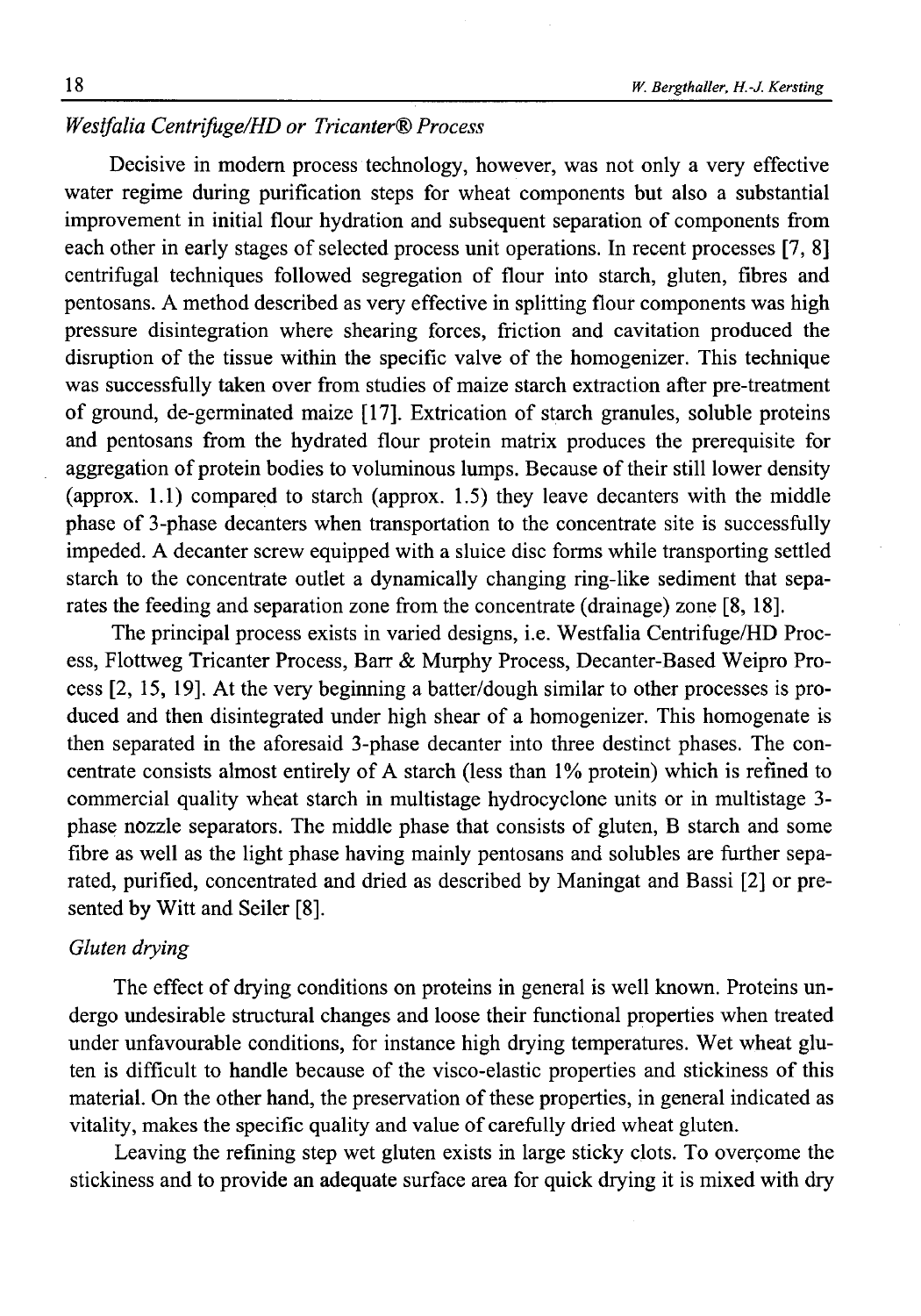product to be chopped into small lumps; for instance, into particles with a diameter less than 1 cm. Coating the wet material with the dry one balances furthermore heat transfer from hot air as drying medium and enhances water evaporation. Thermal stresses on particles transported in the hot air stream of the dryer are thus reduced in an order that avoids for the most part product temperatures detrimental to the proteins. Nevertheless, as a matter of size differences and of initial water content particles reach final moisture content at different times and thus after passing the drying zone several times. On average, gluten particles pass through a dryer more than three times. Using an industrial dryer mill, some particles were found to pass the drying zone up to seven times [20].

Industrial gluten drying occurs in flash dryers. Mainly ring dryers but also dryer mills are used. In both systems wet gluten undergoes changes in its visco-elastic properties as a result of the hot air temperature, the mixing ratio of wet to dry material (i.e. dry matter content of the feed) and the average number of add-back cycles. According to recently presented investigations [20] the visco-elasticity of commercial gluten samples differed significantly between production plants as a result of applied drying procedures. In gluten samples dried under test conditions the effect of hot air temperature was pronounced as soon as product temperature surpassed 60°C. Temperatures above this level are regarded as responsible for denaturation of gluten proteins. Surpassing of this temperature limit could be distinctly observed in simulation of a second and third add-back cycle. Reduced dry matter content in the feed had so far a similar effect.

# **Developments concerning substrates and testing methods**

For substrate selection two sets of specifications representing either grain or flour are dominating [21]. With respect to the Martin process which was for a long time the predominantly utilised technology good dough formation was of prime importance. To meet this requirement minimum wheat grain protein content ( $N\cdot 5.7$ ) was fixed for 14.1 to 14.7% in substance. Specifications indicate furthermore a soft grain type, high starch quantity and limited enzyme activity (Tab. 5). Flour characteristics require an equivalent quality level but specify additionally upper limits for mineral content (Tab. 6). The ongoing demand on wheat gluten as valuable co-product affect still substrate selection in particular with protein content.

Together with capacity extension and modernising of equipment and technology suitability evaluation of wheat for starch production is under investigation again since several years. In particular the expanded use of centrifugal separation techniques suggested the utilisation of wheat varieties showing different grain characteristics. Effects of these developments on ongoing investigations have been reported previously with regard to flour preparation, laboratory scale evaluation of starch extraction and relevant small scale processes as well [21, 22]. Even though the various investigations did con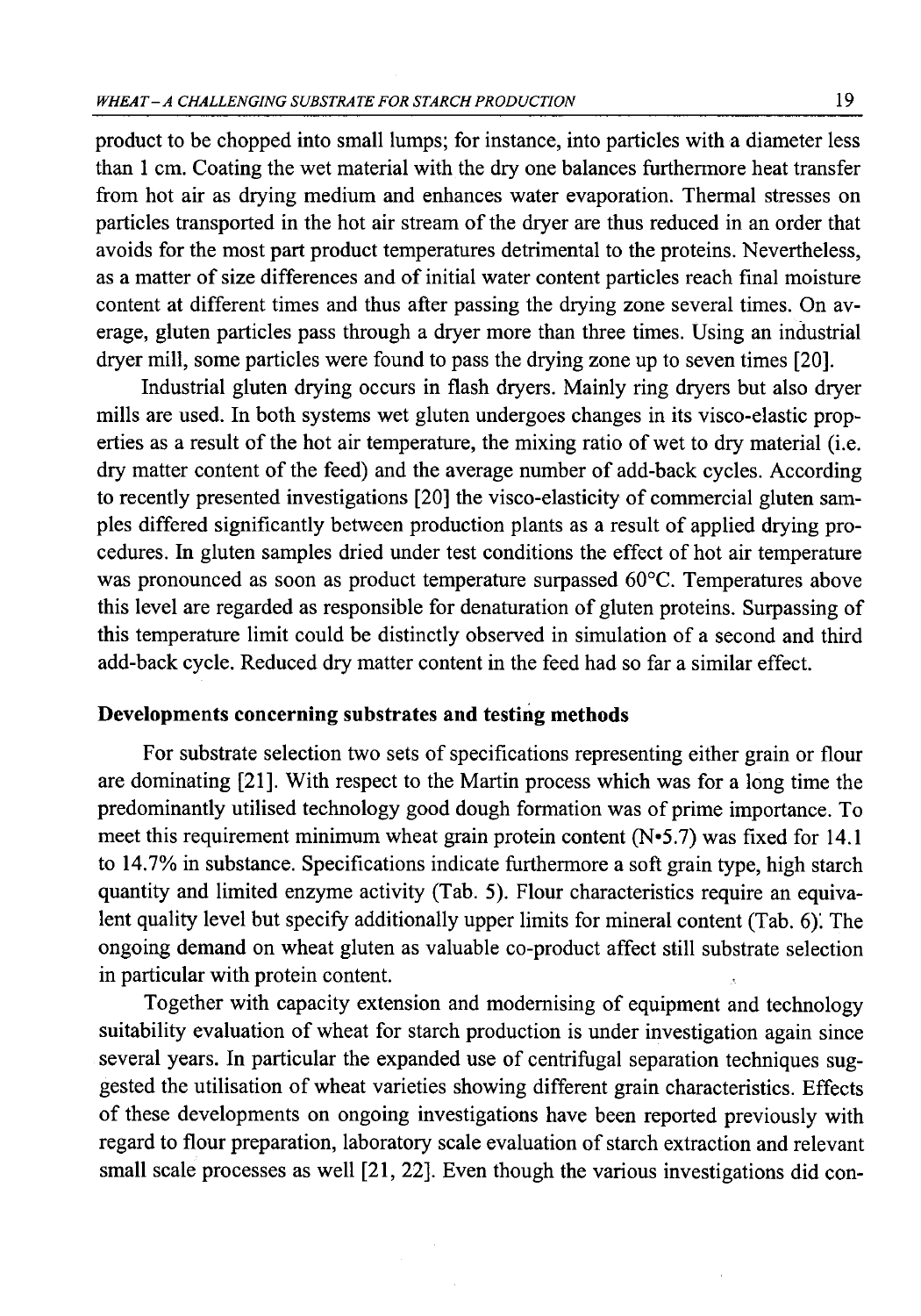sider the practised new procedures they could not yet create a new criteria system for better suitable wheat varieties as grain or flour.

Derived from the fact that concentrated water/flour systems are more relevant in modem starch manufacture than dough systems and the importance of high mechanical energy input in gluten development prior to agglomeration two laboratory methods have been proposed as suitable in evaluation systems. These principles were regarded in both methods.

## Table 5

Specifications for wheat grain and flour intended for starch production [22]

| Grain Characteristics                 |                |
|---------------------------------------|----------------|
| Minimum protein content $[N.5,7](\%)$ | 12.0 to 12.5   |
| Endosperm hardness                    | low            |
| Falling number                        | medium to high |
| Amylograph consistency                | medium to high |

**Table 6**

| <b>Flour Characteristics</b>              |              |
|-------------------------------------------|--------------|
| Maximum moisture content [%]              | 14.5         |
| Maximum mineral content [%/% d.s.]        | 0.62/0.80    |
| Minimum protein content $[N06.25]/%$ d.s. | 12.0 to 12.5 |
| Minimum falling number (s)                | 280          |
| Minimum amylograph consistency (AU)       | 500          |
| Damaged starch                            | low          |

Specifications used in wheat flour selection for starch production [22]

In the gluten agglomeration test formation of the complex gluten structure follows water uptake and intensive extraction of soluble flour components including soluble proteins under the high mechanical strain of mixing the concentrated system. The applied active power is recorded time dependent. Derived estimates of the time necessary until significant power increase are used to characterise agglomeration.

In the mixer test the mechanical energy input is not only used in the concentrated but also in a diluted system comparable to decanting. This allows to evaluate the separability of the interesting flour components (i.e. A starch, B starch, gluten, and fibres) and in a further time-consuming procedure to determine their yield and purity.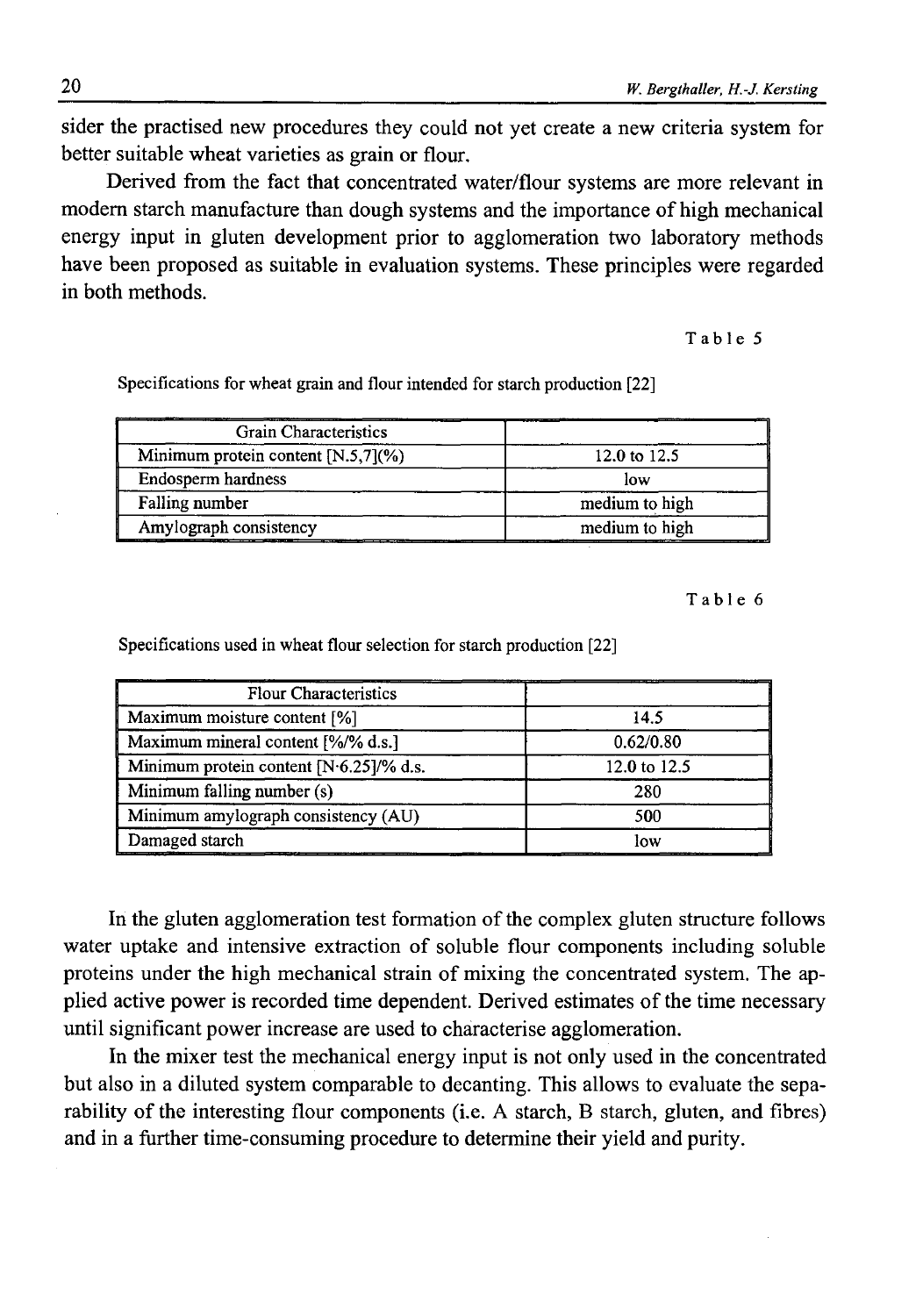

Fig. 6. Time-dependent formation of gluten of flour samples (cultivars:  $A =$  Residence,  $B =$  Ritmo,  $C =$ Atlantis,  $D =$  Contra,  $E =$  Contur,  $F =$  Crousty,  $G =$  Soissons) from nitrogen fertilisation trials in gluten agglomeration tests).

By applying these methods to divers sets of samples in particular such coming from fertilisation trials, it could be demonstrated that depending on the genetic potential of nitrogen acquisition of varieties grain produced under conditions of lacking or low-input nitrogen fertilisation will partially not allow satisfying processing [23]. Missing or inadequate gluten agglomeration becomes evident in long lasting or immeasurable agglomeration times (Fig. 6) or small gluten yields (Tab. 7). With some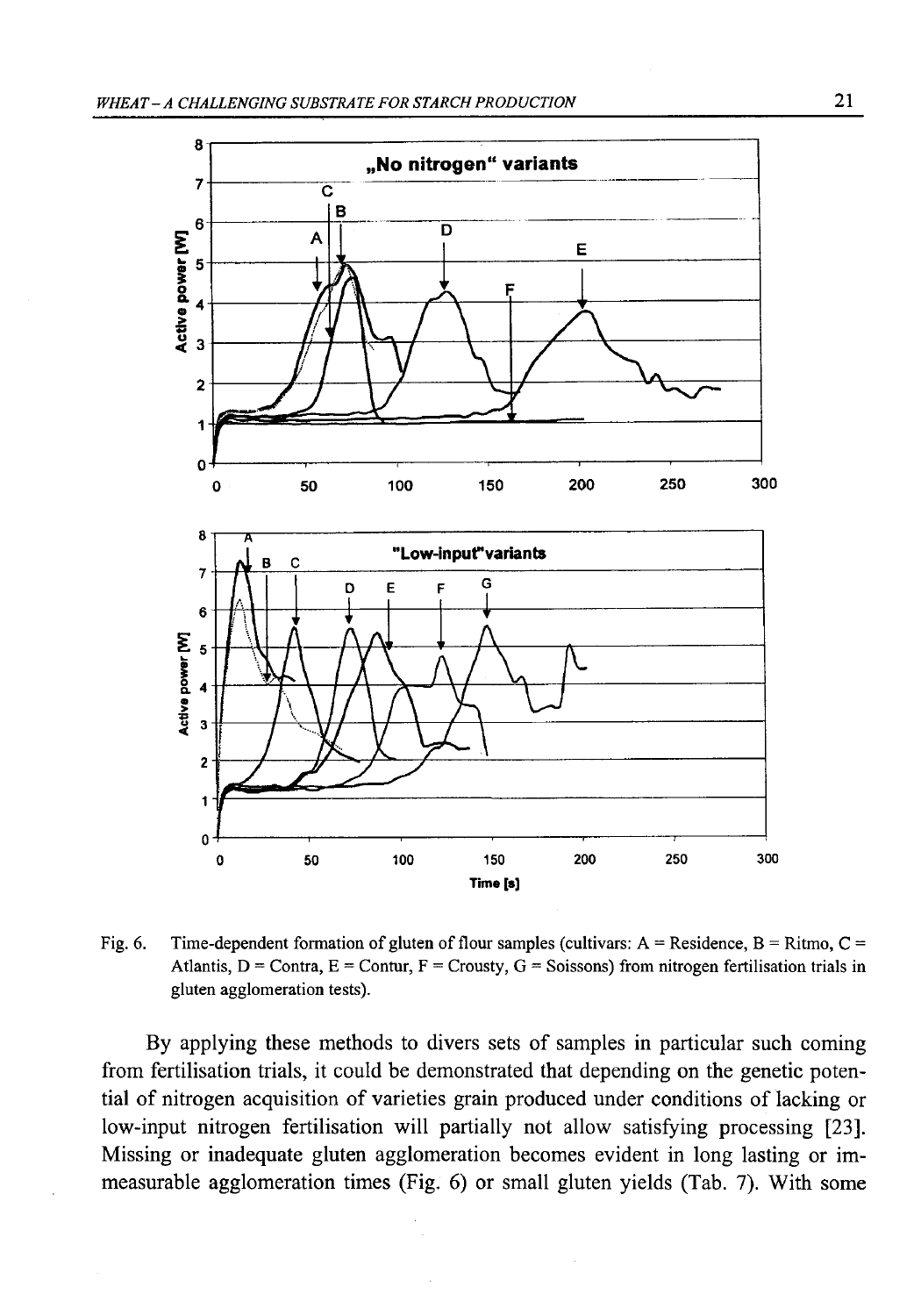exceptions in all "no nitrogen" and "low-input" variants dry gluten yield was smaller than flour protein content. Calculated reductions laying in between 0.3 and 0.9% were expected as normal. Within the "no nitrogen" variants, for cv. Contur dry gluten yield was reduced by 1.6%. An explanation for the observed loss might be found in an increased protein content of the respective B starch fraction. A comparable, but less pronounced situation was given for cv. Crousty, too. Along the "low-input" variants differently oriented variations could be found with cvs. Residence, Crousty and Soissons. The small unexpected increases in dry gluten yield in case of cv. Residence and Crousty cannot be explained, yet. For the gluten yield loss with cv. Soissons the phenomenon seems to bee similar to the "no nitrogen" variant of Cv Contur. As result B starch yields and/or fibre yields rise exceptionally (figures in bold) while A starch yield is smaller than anticipated. These results are of particular relevance when grain produced exclusively under organic fertilisation ("extensive farming") is intended for utilisation in starch production. Only varieties having high potential in nitrogen acquisition will thus be able to fulfil requirements.

Table 7

| Characteristics                   | Residence | Ritmo | <b>Atlantis</b>      | Contra | Contur | Crousty | Soissons |
|-----------------------------------|-----------|-------|----------------------|--------|--------|---------|----------|
| "No nitrogen" variants            |           |       |                      |        |        |         |          |
| Flour starch content (% d.b.)     | 83.7      | 83.7  | 83.3                 | 82.5   | 83.0   | 83.0    | $---$    |
| Total starch yield (% d.b.)       | 82.1      | 83.9  | 83.6                 | 83.5   | 85.2   | 84.2    | ---      |
| A starch (%)                      | 71.9      | 75.7  | 76.2                 | 73.1   | 76.0   | 72.5    | ---      |
| B starch $(\%)$                   | 10.2      | 8.2   | 7.4                  | 10.4   | 9.3    | 11.6    | ---      |
| Protein content (% d.b.)          | 2.6       | 2.5   | 3.2                  | 2.9    | 5.7    | 4.6     | ---      |
| Fibres yield (% d.b.)             | 1.1       | 1.1   | 1.3                  | 1.3    | 2.0    | 1.3     | ---      |
| Flour protein content $(\%$ d.b.) | 9.1       | 8.4   | 9.2                  | 8.7    | 8.5    | 8.5     | ---      |
| Wet gluten (g)                    | 23.6      | 20.0  | 22.8                 | 21.8   | 17.5   | 21.7    | ---      |
| Dry gluten yield (% d.b.)         | 8.6       | 7.6   | 8.5                  | 8.1    | 6.9    | 7.6     | ---      |
|                                   |           |       | "Low-input" variants |        |        |         |          |
| Flour starch content              | 7g.g.     | 80.4  | 80.4                 | 80.5   | 81.8   | 80.9    | 80.4     |
| $(\%$ d.b.)                       |           |       |                      |        |        |         |          |
| Total starch yield (% d.b.)       | 76.g      | 7g.2  | 80.5                 | 82.3   | 82.2   | 80.7    | 81.0     |
| A starch %                        | 66.6      | 68.8  | 73.5                 | 73.5   | 75.1   | 73.0    | 71.1     |
| B starch $(\%)$                   | 10.3      | 10.4  | 7.1                  | 8.8    | 7.1    | 7.7     | 9.9      |
| Protein content (% d.b.)          | 2.3       | 2.2   | 2.5                  | 3.3    | 4.5    | 3.1     | 5.8      |
| Fibres yield (% d.b.)             | 0.9       | 1.2   | 1.1                  | 1.3    | 1.3    | 1.0     | 2.0      |
| Flour protein content (% d.b.)    | 13.3      | 11.7  | 12.3                 | 10.6   | 10.9   | 10.9    | 11.9     |
| Wet gluten $(g)$                  | 39.5      | 31.6  | 32.3                 | 29.2   | 29.8   | 32.4    | 28.9     |
| Dry gluten yield (% d.b.)         | 13.5      | 11.0  | 11.8                 | 10.3   | 10.3   | 11.2    | 10.6     |

Yield characteristics of wheat varieties produced in a nitrogen fertilisation trial\*.

\*bold printed figures indicate divergences from expected levels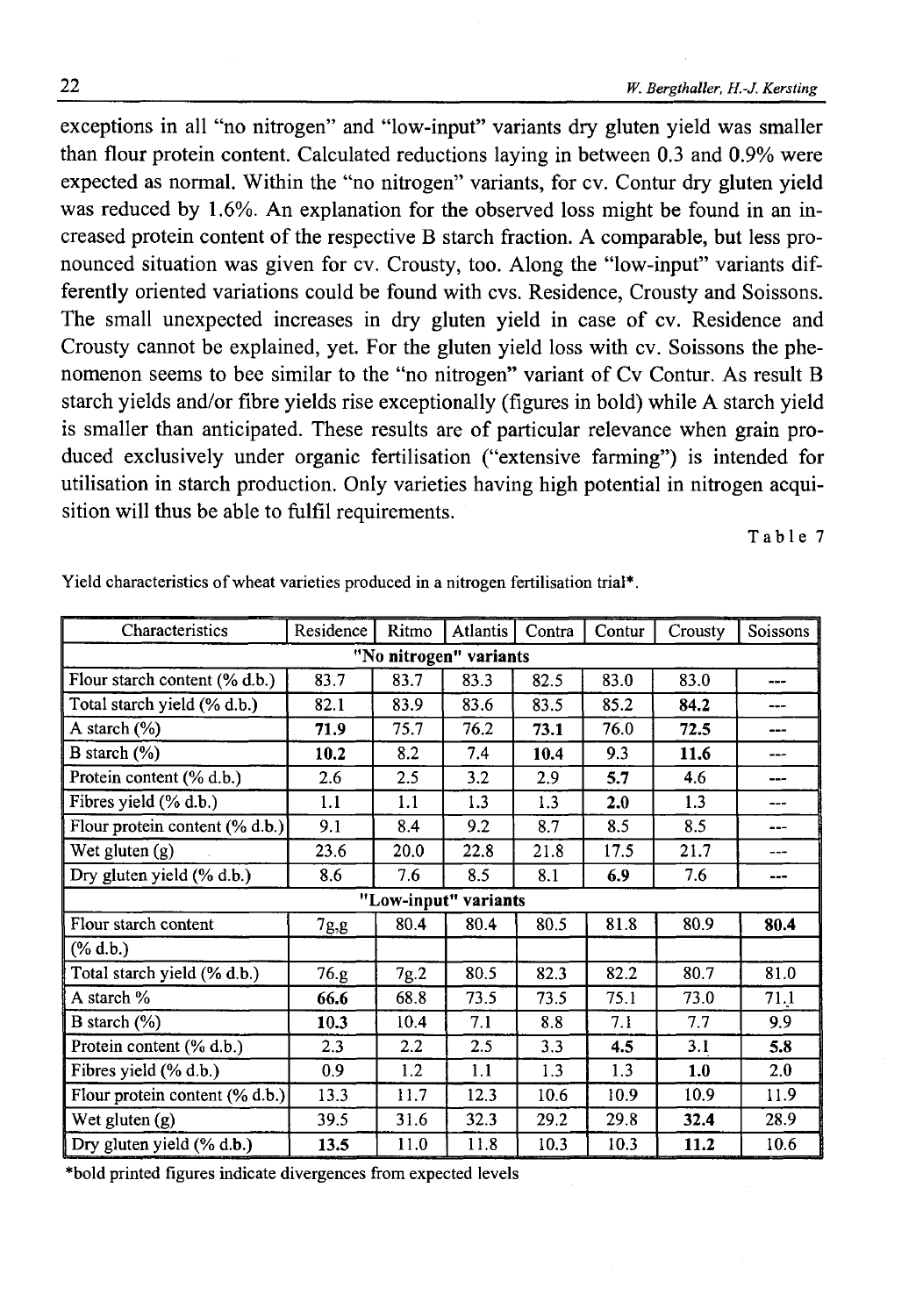## **Developments in conventional breeding and genetic engineering**

In contrast to maize extractability of starch was not defined being an interesting breeding task for wheat and played therefore never a important role in forming a new variety. Besides, in Europe wheat starch industry which was far of reaching processing capacities of maize starch production for a long time made in general use of baking flour quality available on the market. This situation was partly changed with the expansion of wheat markets in Asia and shifts in consumer demand to divergent suitability, for example for noodle and flat bread production. Following these demands and the fact that starch characteristics, in particular more waxy character, are connected with these applications, molecular strategies and plant breeding techniques were combined to alter expression levels of starch biosynthesis genes. By generation of mutant wheat lines with null alleles for GBSSI wheat lines could be formed with reduced amylose content or waxy wheat with more than 95% amylopectin [24]. Resulting starches showed higher peak viscosity and gelatinization temperatures, increased crystallinity and lower lipid content and thus a modified functionality in food products. Further presentations demonstrate availability of tools necessary for successful genetic modification of starch content, granule size distribution and shape, lipid content and different other aspects of starch functionality [24-26], but, with regard to the European Community the legal and the political situation as well are actually disadvantageous for their beneficial utilisation in modem biotechnology [27].

Recently presented preliminary results give an example that conventional breeding still may allow to affect the portion of small sized starch granules. Their quantity, in general, contributes significantly to the share of B starch separated in industrial processes. Crosses within *Triticum turgidum* and *Triticum aestivum* were basis of ongoing promising investigations [28].

## **Starch functionality and application**

### *General considerations*

Property profiles of starches are generated primarily by the botanical source and its genetic background [29]. It is well known that decisive contributions are coming from the ratio and structure of amylose and amylopectin. Applications in the food and non-food sector are, however, also determined by the morphology of starch granules (size distribution, form) and by the chemical composition of complex accompanying substances, as they are proteins, minerals, and lipids. With cereal starches serious technological relevance is ascribed to the lipid content (0.6-1.0%) since a certain part of lipids ("starch surface lipids") are hydrophobic surface compounds which affect starch characteristics decisively. As such they contribute to swelling and gelatinization prop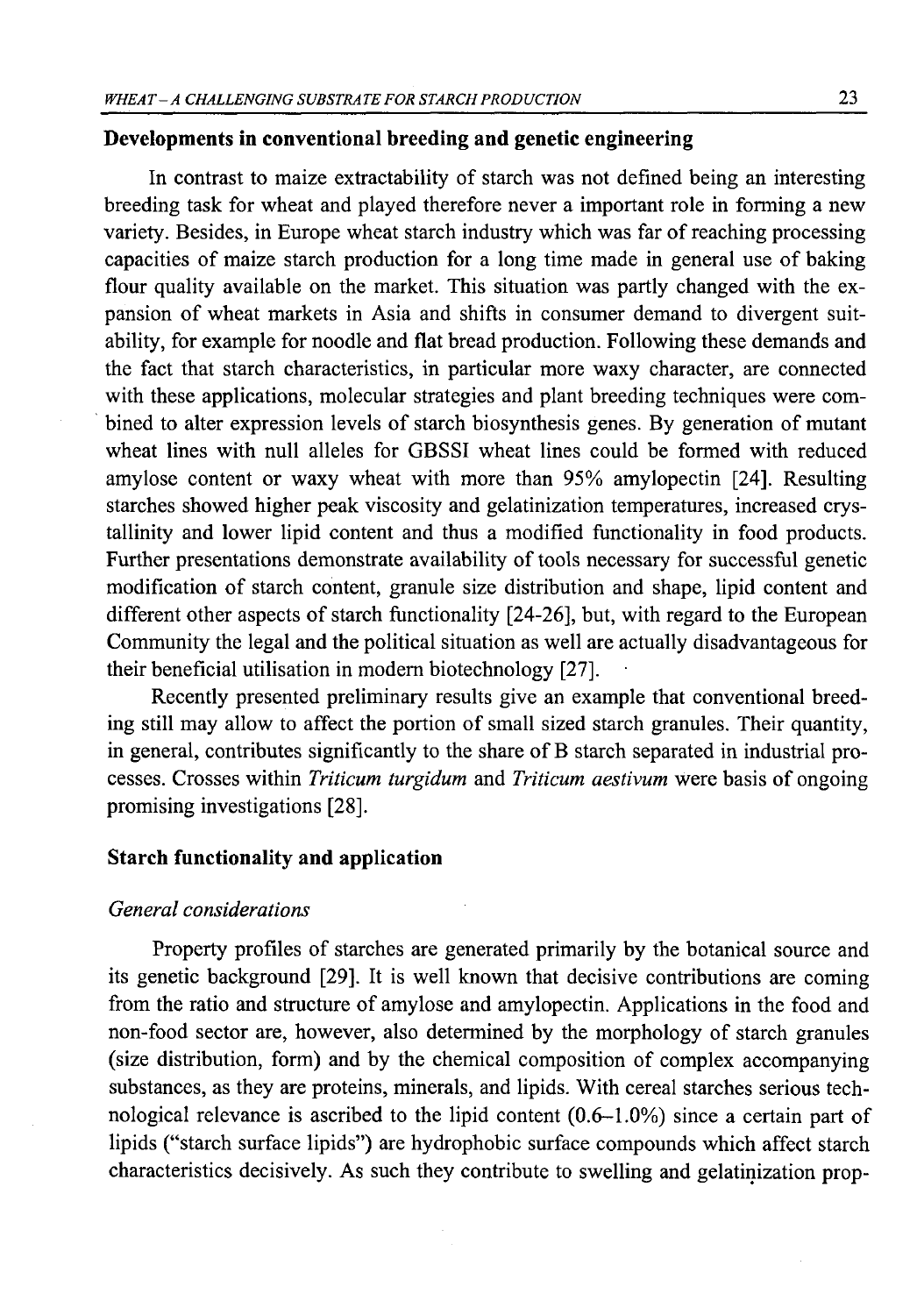erties, but also chemical reactivity and selectivity of reactions in granular state are expected to depend highly on the load of lipids [30, 31].

Empirical measurements performed under specific time and temperature procedures are in general successfully used to characterise standardised starch/water systems for application under practical conditions. Such measurements with wheat starches of different kind are well documented [12]. Since measuring conditions are often far from describing the real situation, these measurements provide just limited knowledge. More valuable information can be expected for example from rheometric measurements using well defined conditions of a horizontal cone/plate geometry in a relevant stress range [32],

# *Flow behaviour of starch suspensions*

In starch technology the behaviour of aqueous suspensions plays an important role in process design. Description of the flow behaviour is a basic prerequisite in finding solutions for production processes. The multi-phase organisation of product systems impedes often an unmistakable characterisation of existing conditions. The typical temperature depending swelling behaviour of starch complicates such a description. It is well known, that the system starch/water forms suspensions of varied character in the temperature range from  $+5^{\circ}$ C to 65 $\circ$ C. At higher temperatures (>65 $\circ$ C) the suspensions are transformed into pastes and then gels are formed by cooling. These transitions are influenced by a high number of different parameters which primarily affect packing within the given system [32].

With respect to aqueous suspensions of starch flow curves depend on characteristic parameters like concentration of dry substance, suspension density, suspension viscosity, sedimentation behaviour and stability. These parameters have to be considered in controlling measuring conditions. Nevertheless, such suspensions undergo steadily local and time dependent property changes which provide the flow curves a relative character. However, when measuring conditions are carefully adapted to practical conditions one can derive useful information even from measurements of quickly sedimenting suspensions.

Since surface compounds of starches are regarded as important for property profiles of starch/water systems starch products were used for measurement having very divergent surface properties as result of applied separation method. These products (commercial wheat starch; starch separated by a laboratory procedure: Glutomatic starch; starch recovered as insoluble fraction after Osborne fractionation: HMW starch) differed significantly in protein content (Fig. 7), but to a certain extent also in particle size distribution. In some way, they can be used to represent starches in different steps of industrial processing.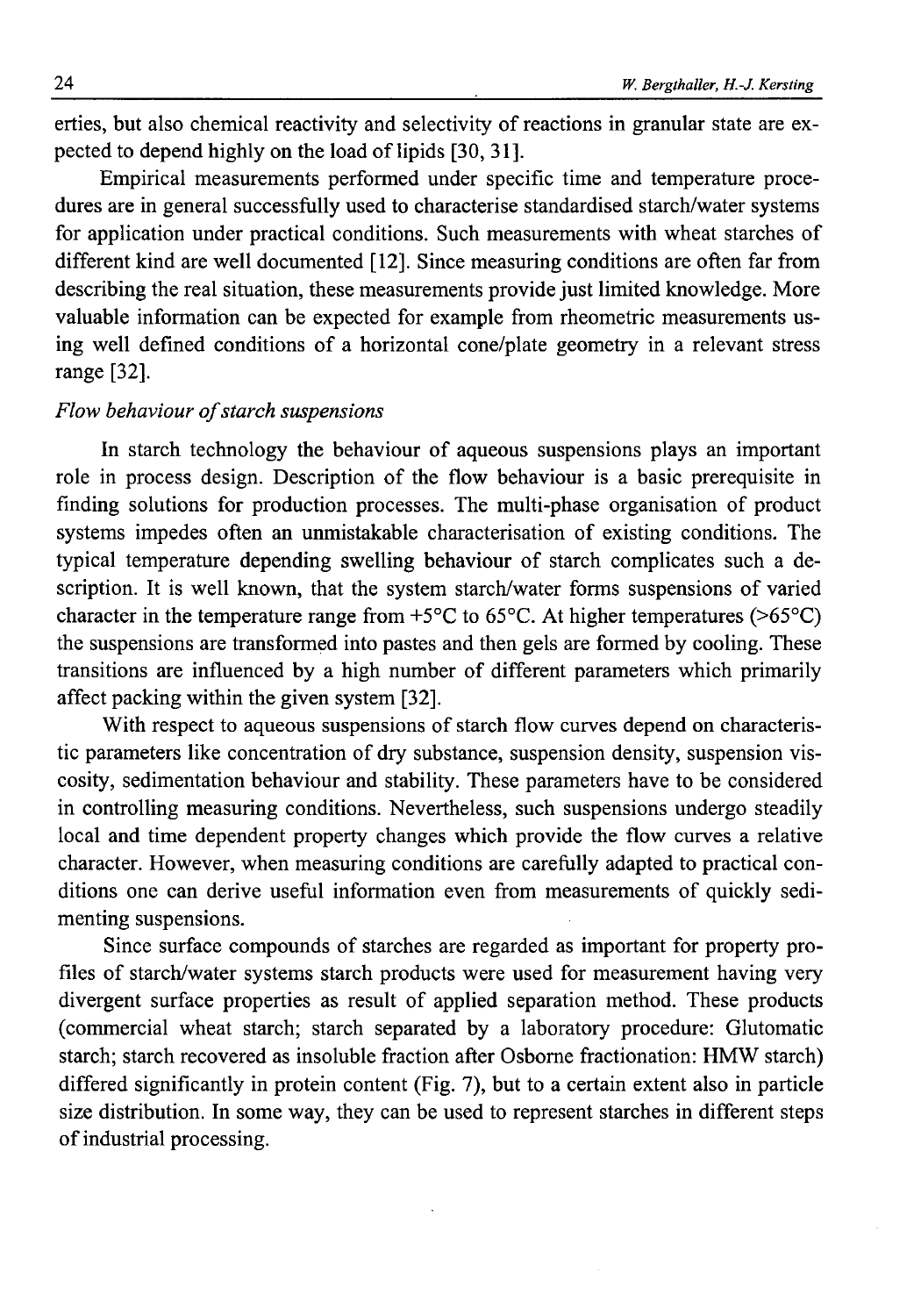

Fig. 7. Wheat starch products.



Fig. 8. Flow curves of different wheat starch preparations ( $T = 25^{\circ}C$ ).



Fig. 9. Flow curves of different wheat starch preparations (T =  $45^{\circ}$ C).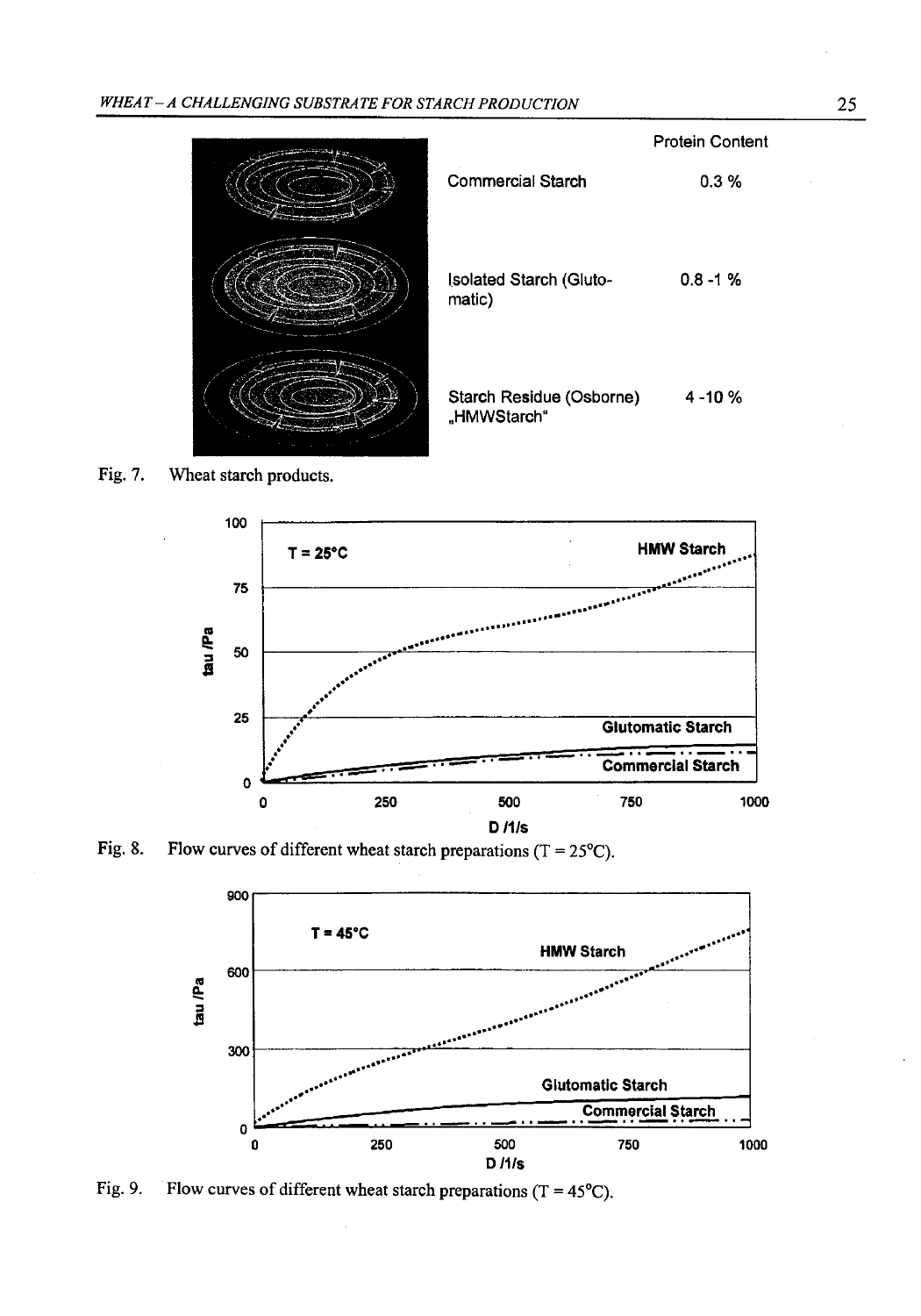### **Table 8**

|                                  | "HAMSTARCH  | "Puramyl    | B-starch   |
|----------------------------------|-------------|-------------|------------|
| Quality characteristics          | ultrafine"  | SP"         | Standard   |
| Colour                           | white       | white       | white/gray |
| Odour & taste                    | neutral     | neutral     | neutral    |
| Moisture content $(\%)$          | $10 - 13$   | 15.0        | max. 14    |
| Starch content (% d.b.)          | min. 97.0   |             |            |
| Protein content (% d.v., Nx6.25) | $0.3 - 0.6$ | max. 0.6    | max. 5.81  |
| Lipid content (% d.b.)           | max. 0.1    |             | max. 0.58  |
| Mineral content (% d.b.)         | max. 0.4    | max. 0.6    | max. 1.16  |
| pH-value                         | $5.5 - 6.5$ | $5.3 - 6.7$ |            |
| Median particle size $(\mu m)$   | $3.4 - 4.2$ |             |            |

Specification of commercially available small-granule starches in comparison to the B-starch standard.

Flow curves of aqueous suspensions of these starch products differed significantly when measured at  $T = 25^{\circ}C$  (ambient room temperature) and  $T = 45^{\circ}C$  (elevated temperature in processing, Fig. 9). At  $T = 25^{\circ}$ C flow curves of commercial starch and Glutomatic starch were characterised by small but linear increases in slope while HMW starch demonstrated a higher, but not to drastic increase (Fig. 8). At 45°C the situation has changed. Now, even though the flow curve of the Glutomatic starch was separated from the one of commercial starch showing additional, even small contribution of structural changes within a dispersed phase of the suspension. The dispersed starch phase is considered of having changed its internal state of order. With regard to used scales a much greater contribution (nearly 10 times) to viscosity measurements, however, was observed with HMW starch. The temperature effects observed with the measured suspensions are expected to be different because of elucidated differences in type and amount of complex native accompanying substances. While in used commercial starch only lipoproteins and glycoproteins are present upon external layers and determine properties, amount and composition of HMW entities are decisive for the property profiles of Glutomatic starch, but to much greater extent for residues that remained on starch. This was in fact well reflected by the presented flow curves.

## *B Starch*

A well known and until now unavoidable by-product of conventional processes in wheat starch production consists in an at most impure fraction of small sized  $(\leq 10 \text{ }\mu\text{m})$ starch granules. Traditionally, this fraction is specified as B starch or, in Germany, also as "secunda" starch. Compared to regular A starch it contains much more impurities, e.g. proteins, lipids and minerals and resembles a product intermediate to Glutomatic starch and HMW starch. Because of utmost unknown functional properties, potential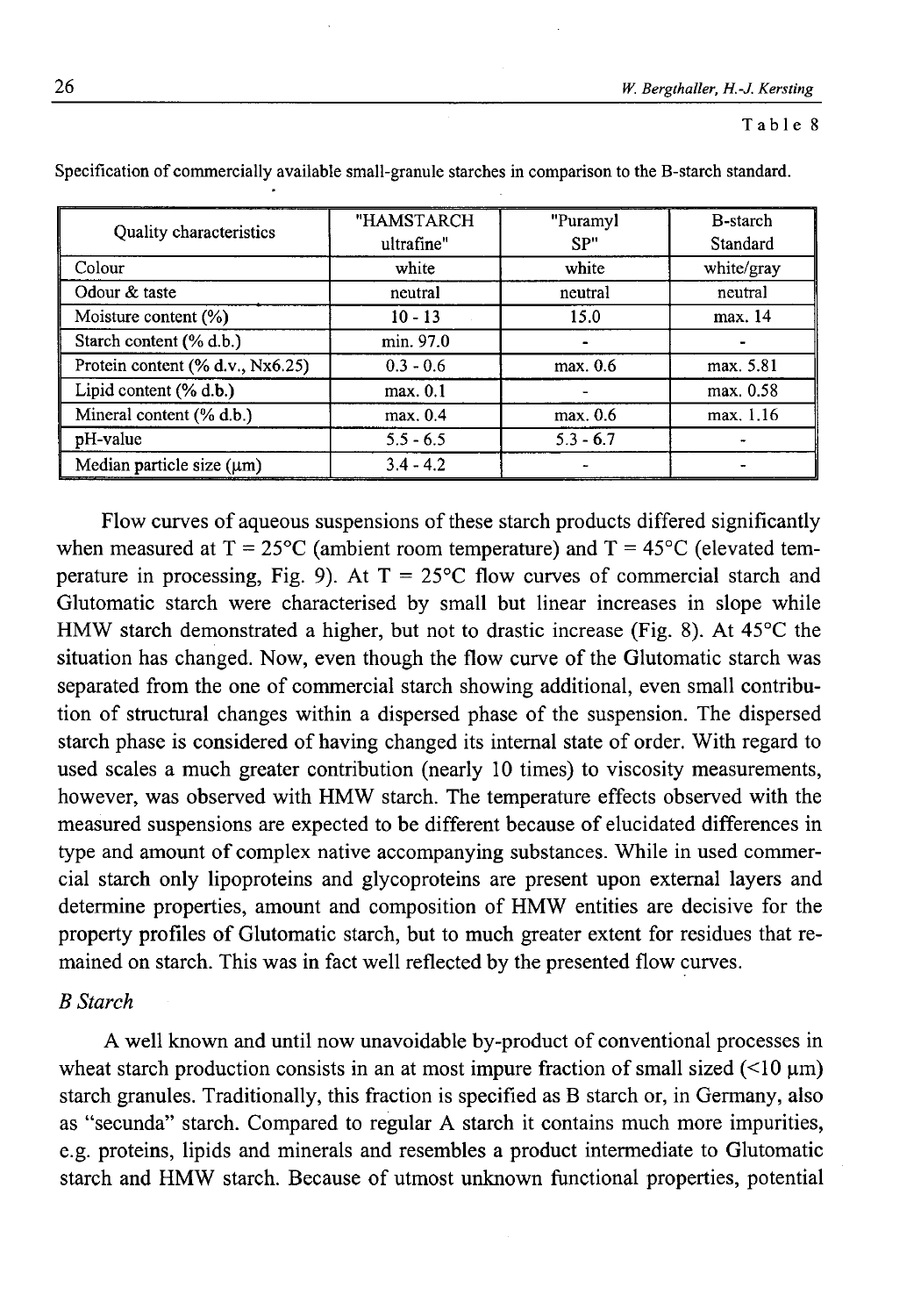application of this starch type is limited. Therefore, B starch is either pre-gelatinised and used as animal feed or transformed into saccharification products. However, some European starch producers recover small starch granules and try to turn this fraction into a high quality marketable product. Removal of impurities, in particular pentosans, is done by enzyme treatments having pentosanase activity followed by usual regimes of starch refinement which may allow to admix the purified fraction to regular grade A starch. Commercial small-granule starch products do not reach fully specifications of A starch but offer remarkable quality (Tab. 8). They are marketed by several wheat starch producers (Latenstein Zetmeel B.V., Nijmegen/The Netherlands, brand name: "Puramyl SP"; Jäckering Mühlen- u. Nährmittelwerke GmbH, Hamm/ Germany, brand name: "HAMSTARCH ultrafine") [33].

## **Conclusions**

Starch production was always affected by agricultural policy of the European Community which produced now conditions (export and production refunds, import duties) that favour utilisation of wheat. It's therefore not astonishing, that EU wheat starch and gluten production dominates world wide this market segment. Eastern Europe's production figures, including Russia do not even pass 6% of EU production. Political implications, in particular between US and EC authorities, impede market relationships in case of wheat gluten. Similar to market activities also technological developments progress much faster in Europe, presumably because of environmental reasons. Driving force is the need for restricted use of process water.

On the other hand new separation techniques based on centrifugal principles are replacing older principles and lead to introduction of new processes. Some prospects of success can be seen in introduction of pressure filtration as result of technical improvements. Focussing on products, there is concern for functional properties of gluten. Improvements in gluten drying regimes, yet less studied, are expected to allow better quality. However, since process economy and product quality are based on substrates more attention should be given to better adapted wheat and flour quality. For testing suitability new methods are in question regarding centrifugal energy application; a surveying gluten agglomeration test and the mixer method, that allows detailed information. Concerning utilisation of better adapted and potentially transformed wheat molecular biological techniques together with conventional breeding are expected to provide material with prospects in starch content as well as starch composition and morphology. The acceptance of genetically modified wheat remains critical as soon as wheat components are intended for use in food products. With respect to expanded application of wheat starch a lack of information is seen in selected fields of functionality. Empirical methods provide limited knowledge. The state of art in fundamental rheological characteristics needs to be expanded together with new and criti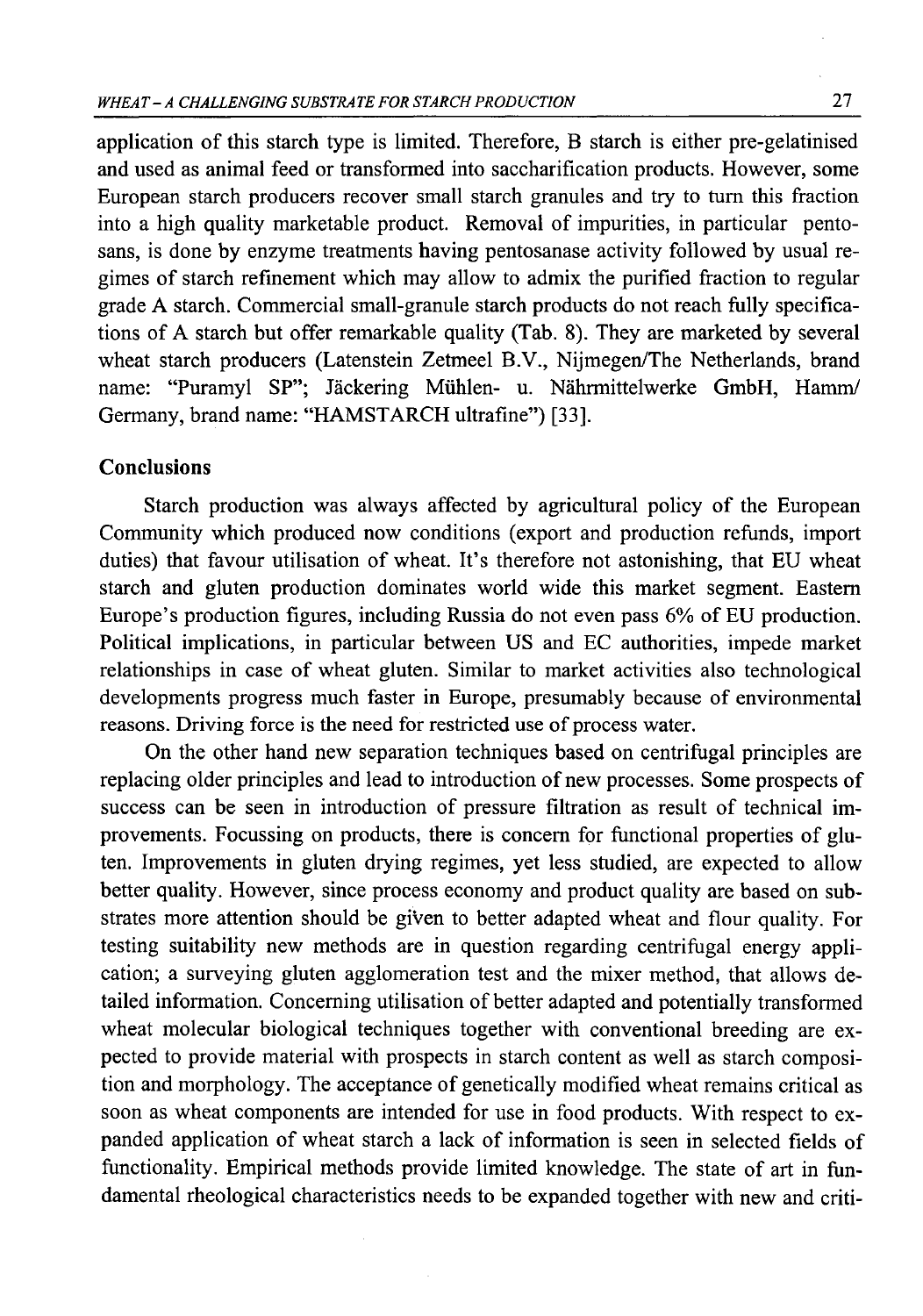cal consideration of functional impurities. Flow curves can be valuable tools. Finally, a still problematic co-product, the B starch fraction, is waiting for new solutions.

### **REFERENCES**

- [1] De Baere H.: Starch/Stärke, 51, 1999, 189.
- [2] Maningat C.C., Bassi S.: [in] "Proceedings of the Intenational Starch Technology Conference", edited by M. Tumbleson, P. Yang and S. Eckhoff, Urbana, IL, USA, 1999.
- [3] Wintzer D., FiimiB B., Klewin-Vielhauer S., Leible L., Nieke E., Rosch C., Tangen H.: Technikfolgenabschatzung zum Thema Nachwachsende Rohstoffe. Landwirtschaftsverlag GmbH, Munster, 1993, V66-V82.
- [4] Anonymous: LMC Analysis Starch & Fermentation. LMC International Ltd. Oxford, April Issue, 1998.
- [5] Entwistle G., Bachelor S., Booth E., Walker K.: Industrial Crops and Products, 7, 1998, 175.
- [6] Anonymous: Ernährungsdienst, No. 37, 17.05.2000, 1.
- [7] Meuser F.: [in] Starch 96 The Book, edited by H. Van Doren and N. van Swaaij, The Hague, Zestec b.v./Carbohydrate Research Foundation, 1997, 65-80.
- [8] Witt W., Seiler M.: Actual situation of process technology in starch production and prospects. Paper presented at the 50<sup>th</sup> Starch Convention, Detmold, Germany, 1999.
- [9] Gansäuer H.: Developments in de-watering of starch slurries. Paper presented at the 48<sup>th</sup> Starch Convention, Detmold, Germany, 1997.
- [10] Thamer D., van der Mars H.: Pressure filtration in the starch industry Application: wheat starch. Paper presented at the 51<sup>st</sup> Starch Convention, Detmold, Germany, 2000.
- [11] Dixon R.: Starch/Starke, 49, 1997, 331-337.
- [12] Tegge G.: Starke und Starkederivate. Hamburg, Behr's Verlag 1988.
- [13] Bott R., Langeloh T.: Aufber.-Tech., 37, 1996, 163.
- [14] Verberne P., Zwitserloot W.: Starch/Stärke, 30, 1978, 337.
- [15] Zwitserloot W.R.M.: [in] Wheat is Unique, edited by Y. Pomeranz, St. Paul, MN, American Association of Cereal Chemists, 1989, 509.
- [16] Dahlberg B.I.: Starch/Stärke, 30, 1978, 8.
- [17] Meuser F., Berman H., Huster H.: [in] New Approaches to Research on Cereal Carbohydrates, edited by R.D. Hill and L. Munck, Amsterdam, Elsevier, 161.
- [18] Bergthaller W., Lindhauer M.G.: Recent advances in the technology of starch production. Paper presented at 6<sup>th</sup> Annual European Conference "Starch, Sugar & Sweeteners", London, UK, 1998.
- [19] Svonja G.: [in] Cereals: Novel Uses and Processes, edited by G.M. Campbell, C. Webb and S.L. McKee, New York, NY, Plenum, 1997, 177.
- [20] Meuser F., Kutschbach A., Kieffer R., Wieser A.: Effect of hot air drying of wheat gluten on its visco-elasticity in dependence of the flours used for its extraction. Paper presented at the 51stStarch Convention, Detmold, Germany, 2000.
- [21] Bergthaller W., Lindhauer M.G., Zwingelberg H.: [in] Carbohydrates as Organic Raw Materials. IV. Proceed. Fourth Int. Workshop on Carbohydrates as Raw Materials, edited by W. Pratznik and A. Huber, Wien, WUV/Universitäts-verlag, 1998, 163.
- [22] Bergthaller, W., Lindhauer M.G., Zwingelberg H., Ehring M.: Żywność. Technologia. Jakość, 17, 1998,4, Suppl., 47.